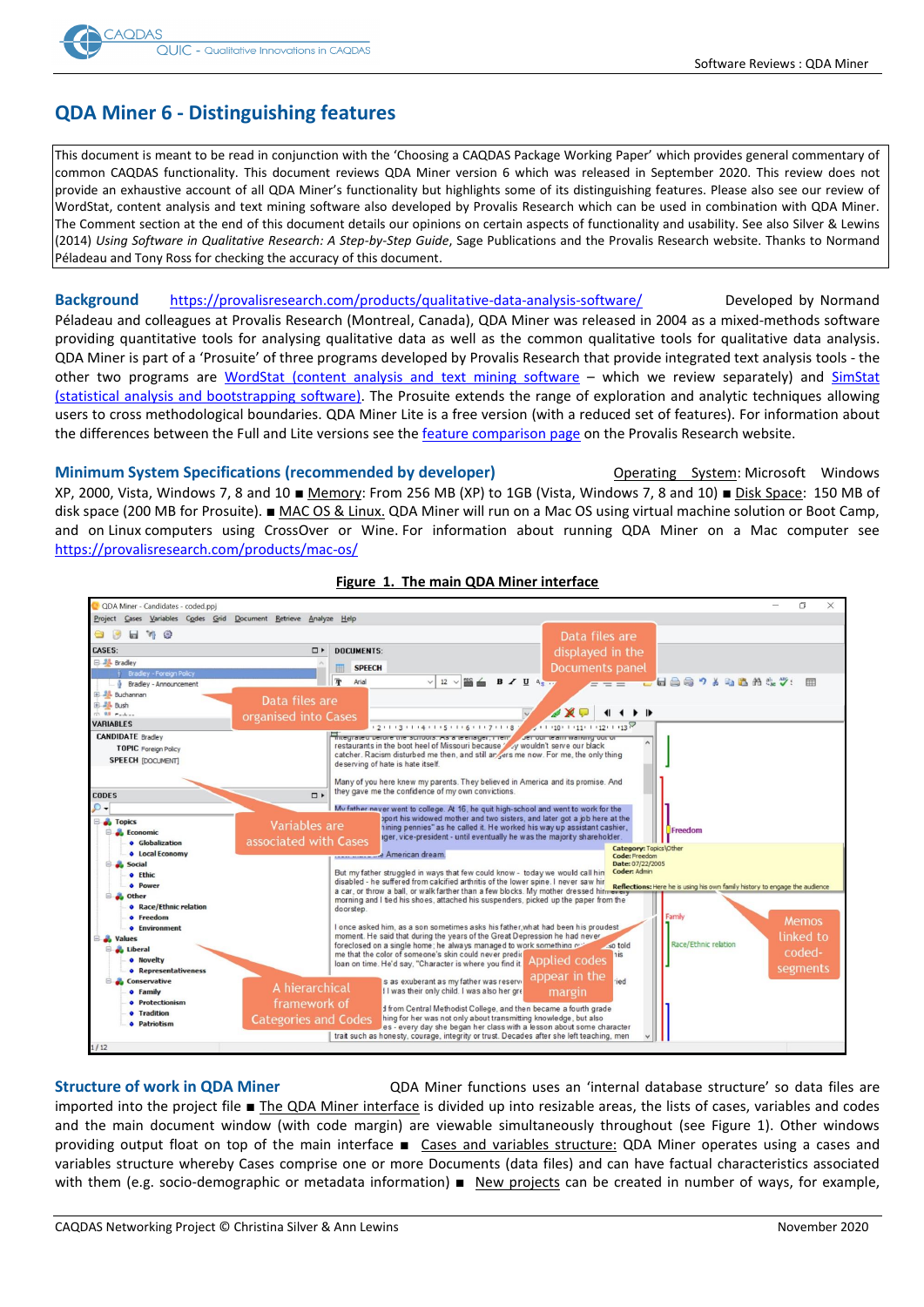

from a list of documents; from a database/spreadsheet containing both qualitative material and quantitative variables; using a document converter, etc.

**Data types and format in QDA Miner** Being designed for mixed-methods projects, QDA Miner and its sister programs can handle large amounts of data in a variety of formats ■ Textual formats: QDA Miner allows the direct import and storage of textual data in a variety of formats, including \*.txt; \*.rtf; \*.doc; \*.docx; \*.pdf; \*.odt \*.epub; \*.ppt; \*.pptx; .xps; and \*.html. Textual data is fully editable using standard Windows formatting toolbars. Objects such as tables and graphic elements can be embedded into textual documents ■ Image formats: Range of graphic file formats can be imported, including \*.bmp; \*.wmf;, \*.jpg; \*.jpeg, \*.gif and \*.png. ■ Database formats: several database and spreadsheet file formats (including MS Access, Excel, dBase, Stata, SPSS) and any data file with an ODBC driver (Oracle, MS SQL, etc.) can also be imported. ■ Reference Management formats: Direct import available from Endnote, Mendeley, Zotero and in \*.ris format ■ Web Surveys: Direct import from a range of online survey collection tools, including Qualtrics, SurveyMonkey, Survey Gizmo, and Question Pro ■ Online sources: Direct import from a variety of social media platforms, including Twitter, Facebook, Reddit, and YouTube ■ Other data accepted by QDA Miner include from Outlook, Gmail, LexisNexis and Factiva. For a full list of acceptable data types and formats see the Provalis website.

**Closeness to data and interactivity in QDA Miner** Documents open with one click from the main listing. By default, one document is viewed at a time but all the documents for the current case are accessible through a tabbed presentation ■ The Grid View allows all documents to be viewed and analysed in a single table ■ Textual data line-wraps in the document window ■ The code margin area provides interactive contact with coded text ■ There is good synchronicity between different displays and windows, for example, one click on a text segment in any coded retrieval window or output connects with source data and highlights the segment within its source context ■ Variables and their values associated with Cases and their corresponding Documents are always on view in the main interface providing relevant contextual information.

**Coding scheme in QDA Miner** The QDA Miner coding schema comprises a hierarchical structure of Categories and Codes. It can be completely un-hierarchical (with the proviso that there has to be one top level category, underneath which all the others hang) or several levels of hierarchy can be used to organize codes ■ The coding schema can be re-organized with drag and drop to move codes within and between categories ■ The margin view displays code brackets with colours defined by the user. Viewing coloured codes in the margin allows comparison of codes assigned for example, by different coders, or according to different categories or themes ■ Codes can be edited, annotated, resized, removed etc. from the main listing and from the margin view ■ Codebooks can be imported from other QDA Miner or WordStat projects, and from other CAQDAS packages, using the common CAQDAS exchange standard [\(REFI-QDA\)](https://www.qdasoftware.org/).

**Coding processes in QDA Miner Manual coding:** Codes can be assigned to any segment of text, to one or several table cells, to part of or a whole graphic image or another embedded object ■ Drag-and-drop or double click to assign codes to selections ■ Codes can be applied to whole paragraphs without manual text selection by drag-and-drop ■ Grid View offers alternative way of displaying and coding responses stored as Documents ■ **Computer Assistance with coding:** QDA Miner also includes several powerful tools that provide coding suggestions to the user which can be accepted or rejected as relevant. These include Cluster Extraction which automatically groups similar text segments to facilitate identification of data that likely relates to analogous concepts or topics and **Query by example** which finds similar text passages from a user-specified example, and suggests other text segments as candidates for coding in descending order of similarity. The tool learns from the user marking finds as relevant or irrelevant and results are then further refined ■ **Geotagging:** QDA Miner also allows Documents or coded segments (textual or image) to be associated with geographic locations and if relevant for a specific time-point or -period to be added to situate data in both time and space dimensions. These can be visualised in maps and time-line views.

**Basic retrieval of coded data in QDA Miner** Basic retrieval of coded data is enabled at single and/or multiple codes. This happens in a dialogue box where boxes adjacent to required codes are ticked ■ Other/new codes can be assigned to any group of retrieved segments ■ Tabular output can be generated to list codes providing description and frequency across documents and cases ■ Output of coded data is formatted in interactive tables – click in a cell and the full context is highlighted in main window ■ Filtering also provides a straightforward and flexible way to retrieve coded data for sub-sets of Cases or in relation to how documents have been coded.

**Data organisation in QDA Miner** Data files (Documents) are organized by Cases and Variables ■ Cases can be grouped, ordered and filtered according to selected variable values, and these orderings follow through to generated outputs. Any numerical, categorical, logical and date data may be used to categorize cases, which can be automatically assigned upon data import ■ QDA Miner can handle more than 2000 variables and several million cases ■ Variables store different types of qualitative/categorical and quantitative information and can be of various types (e.g. numeric, nominal, ordinal, Boolean, string). are used for case filtering and comparison. This information can be imported from a spreadsheet or added within a project at any point.Data can be imported or a project file can originate and be structured directly from spreadsheet applications, when for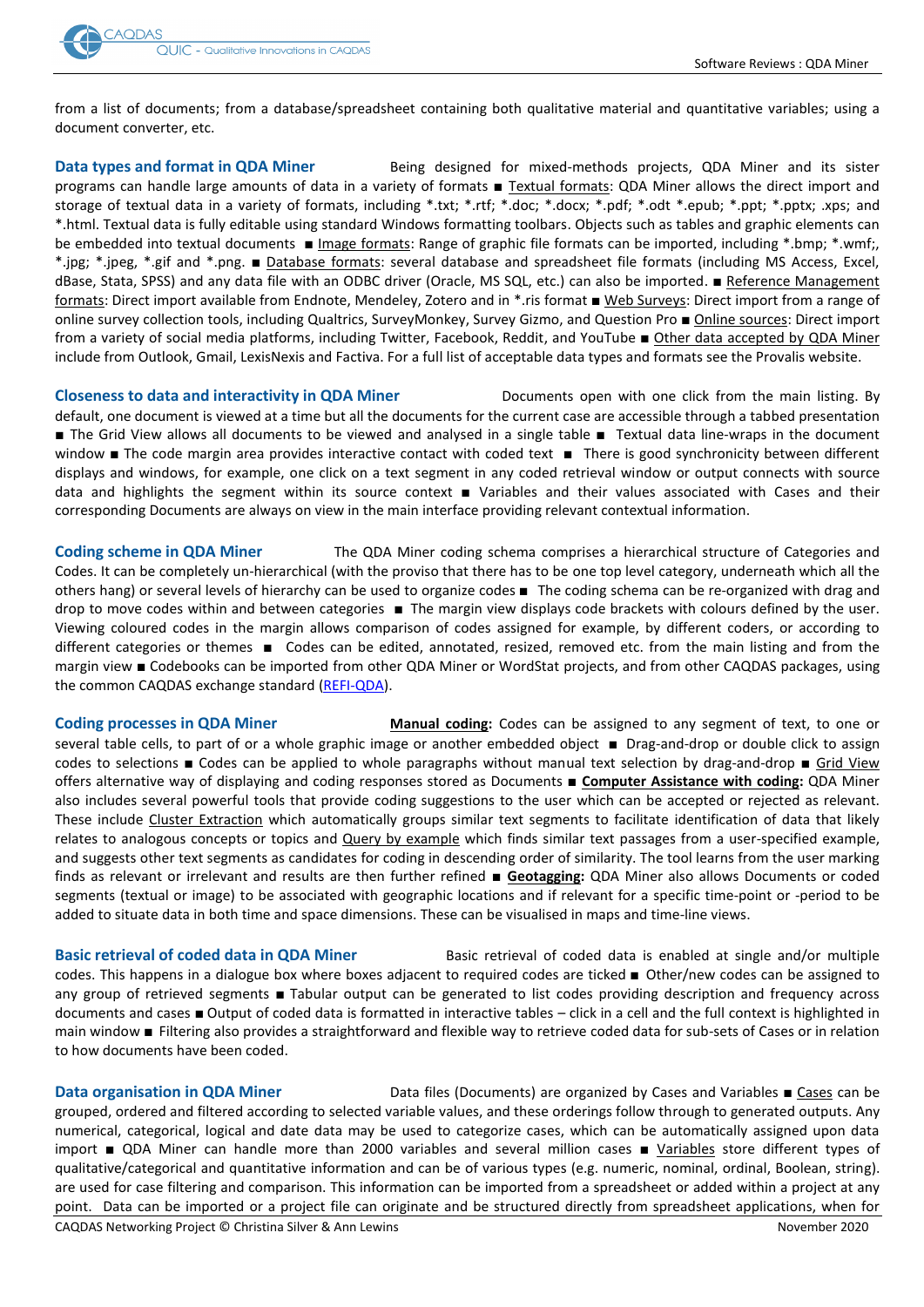

example analysing open-ended survey questions ■ New variables can be added at any time to handle additional information Variables types can be changed, and their values transformed or recoded (including numeric transformation, binning, date transformation) ■ The variable values of the currently selected Case are always displayed adjacent to the data along with the Case from which the data derives and the main codes list (see Figure 1)



### **Figure 2. Cluster extraction, Quote Matrix and Report Manager in QDA Miner**

**Writing tools in QDA Miner** There are several spaces to write within QDA Miner ■ Code Descriptions: Codes can be defined in associated Description field ■ Comments: Up to 6 separate comments can be attached to each coded segment from the margin area ■ Central Note: One area for writing about the whole analysis project, for example acting as a research process journal ■ Documents are fully editable, so associating a new Document Variable to a Case acts as a memo which can be coded, annotated and searched etc., like any other Document ■ The Report Manager is fully integrated, allowing the user to collate useful tables, charts, results and files in a folder structure that can be individually customised to help organise the writeup (see Figure 2).

Text Searching in QDA Miner There are many ways to search textual data in QDA Miner ■ Text searching tools include Text Retrieval, Keyword Retrieval, Section Retrieval and Cluster Extraction (see Figure 3.). A Thesaurus facility associated with user-created collections of synonyms (called Categories) allows the program to return a hit every time any of the words or phrases associated with a category is found ■ Search different units of text including the whole document, a paragraph, a sentence, or previously coded segments ■ Auto-coding. Selected hits in retrieved searches are displayed in interactive tabular lists with adjustable amounts of surrounding context and including selected Variables. Selected hits or the entire list of hits can be auto-coded as required ■ The Section Retrieval tool searches for and codes sections repeated within structured documents.

**Interrogating the dataset in QDA Miner** There are many ways to interrogate patterns and relationships between codes and variables using QDA Miner's query tools. These include Coding Frequency, Coding Co-occurrences, Case Similarity, Coding Sequences, Coding by Variables and Code Combination ■ All queries can be filtered by Case, Documents and Variables and some can additionally be scoped to coded segments associated with selected Codes. User-specified query criteria can be saved to be re-run at a later stage (either by saving an external query file or by accessing from the Command Log). Results are displayed in interactive floating windows and each interrogation includes alternative visualisations (for some examples see Figure 3.). New coding can be applied from the results windows ■ Coding Sequences extracts and displays common code sequences for any or selected codes to illustrate which codes follow one another and where within the source Documents. Results are presented in a Frequency Matrix and a Frequency List (in both orders – Code A followed by Code B and vice versa) and results can be accessed within their original context from the results ■ Case Similarity and Coding Co-occurrences interrogate relationships between codes by computing similarity and performing cluster analysis and multidimensional scaling on selected codes. When interrogating code co-occurrences the user specifies the basis of the co-occurrence (e.g. within case, within a specified number of paragraphs, or in overlapping segments) and the statistical similarly index to be used (e.g. Jaccard's,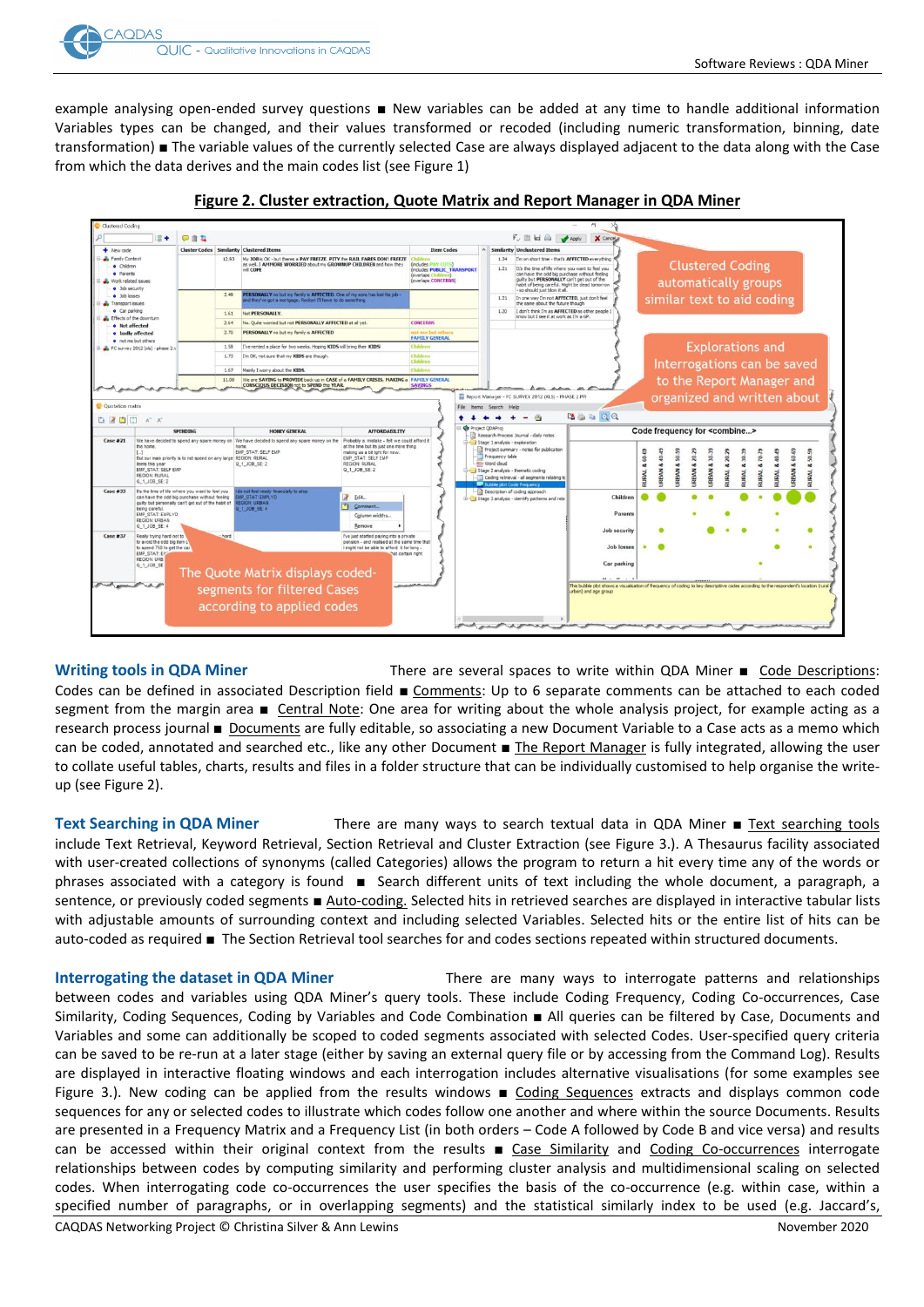

Sorensen's, or Ochiai's coefficient). Case clustering computer the relative frequency of selected codes amongst Cases using cosine coefficients. The user specifies the indicator to be used for clustering (e.g. Code co-occurrence, code frequencies, number of words or percentage of words. Results are listed in tabular format and can be visualized in several ways (see for example Cooccurrence Heatmap and Dendogram in Figure 3.)

**Visual tools in QDA Miner** QDA Miner has a large range of 2D and 3D visual tools for exploring, interrogating and displaying data and analytic findings (see Figure 3.). With the exception of multidimensional scaling plots, all visualisations are interactively linked to the underlying qualitative data.



### **Figure 3: Selected visual tools in QDA Miner**

**Output in QDA Miner** There are many ways to generate output from QDA Miner ■ Tabular outputs can be printed or exported to Excel, HTML, comma or tab-delimited files and exported directly to the data visualization platform, Tableau if other visualisations are required. Coding retrieval results may also be exported as a new QDA Miner project ■ Text reports may be saved to disk in Rich Text, MS Word, ASCII or HTML format ■ Visualisations such as those illustrated in Figure 3 can all be exported in several formats, e.g. BMP, WMF, PNG and JPG ■ Whole project export to spreadsheet and database file formats e.g. Excel, dBase, SPSS, Stata.

### **WordStat and SimStat used in combination with QDA Miner** WordStat is a content analysis and text

mining program which as well as being a standalone software, can be opened from within a QDA Miner project to explore and analyse text found in specific documents or in selected coded segments. It performs descriptive analyses of word occurrences or can investigate relationships between words or categories of words and other numeric or categorical variables - including lemmatization, stemming, stop lists, hierarchical categorization of words, word patterns and phrases ■ SimStat is a statistical analysis program which can be used alongside QDA Miner and WordStat to perform quantitative analysis on any numerical data in a QDA Miner project. It can also perform numeric and alphanumeric computations, transformation and recoding of variables, as well as advanced file management procedures such as data file merging, file aggregation, etc. (note many numeric transformation and re-coding tasks can also be performed in QDA Miner and WordStat).

**Team-working in QDA Miner Although QDA Miner is a single user program**, it has a Multi-user logon that allows several analysts to work on the same QDA Miner project (not concurrently) with either full or restricted access (limited features and no access to other coders' work). Several users may also work on different copies of a project or different subsets of cases ■ The Merge feature consolidates several project files into one project ■ The Command Log feature allows changes made by different team-members to be tracked which also allows earlier interrogations to be performed again if updated results are